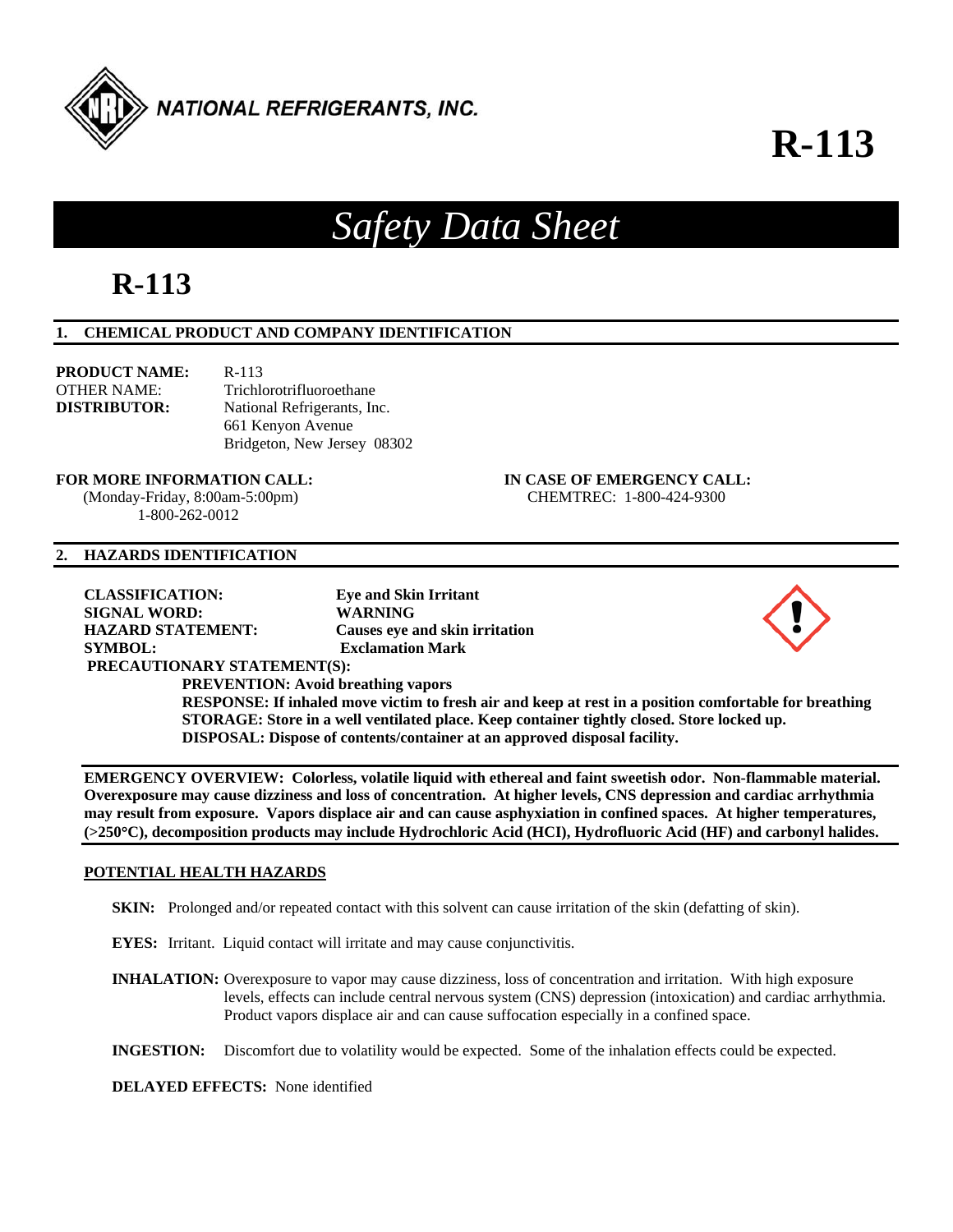

| <b>INGREDIENT NAME</b><br>No ingredients listed in this section | <b>NTP STATUS</b>                                                                                                    | <b>IARC STATUS</b> | <b>OSHA LIST</b> |
|-----------------------------------------------------------------|----------------------------------------------------------------------------------------------------------------------|--------------------|------------------|
| 3. COMPOSITION / INFORMATION ON INGREDIENTS                     |                                                                                                                      |                    |                  |
| <b>INGREDIENT NAME</b><br>Trichlorotrifluoroethane              | <b>CAS NUMBER</b><br>$76-13-1$                                                                                       | WEIGHT %<br>100    |                  |
|                                                                 | There are no impurities or stabilizers that contribute to the classification of the material identified in Section 2 |                    |                  |

- **SKIN:** Promptly flush skin with water until all chemical is removed. Remove clothing contaminated with liquid and wash before use.
- **EYES:** Immediately flush eyes with large amounts of water for at least 15 minutes, lifting eyelids occasionally to facilitate irrigation. Get medical attention.
- **INHALATION:** Immediately remove patient to fresh air. If breathing has stopped, give artificial respiration. Use oxygen as required, provided a qualified operator is available. Get medical attention immediately. DO NOT give epinephrine (adrenaline).
- **INGESTION:** DO NOT induce vomiting unless instructed to do so by a physician. DO NOT give stimulants. Get medical attention immediately.
- **ADVICE TO PHYSICIAN:** Because of the possible disturbances of cardiac rhythm, catecholamine drugs, such as epinephrine, should be used with special caution and only in situations of emergency life support. Treatment of overexposure should be directed at the control of symptoms and the clinical conditions.

#### **5. FIRE FIGHTING MEASURES**

#### **FLAMMABLE PROPERTIES**

FLASH POINT: None **FLASH POINT METHOD:** ASTM D-1310-67 and ASTM D-56-82 **AUTOIGNITION TEMPERATURE: 770°C UPPER FLAME LIMIT (volume % in air):** None **LOWER FLAME LIMIT (volume % in air):** None **FLAME PROPAGATION RATE (solids):** Not applicable **OSHA FLAMMABILITY CLASS:** Not applicable

#### **EXTINGUISHING MEDIA:**

Use any standard agent – choose the one most appropriate for type of surrounding fire (material itself is not flammable)

#### **UNUSUAL FIRE AND EXPLOSION HAZARDS:**

Product will decompose at temperatures above 250°C. Decomposition products include hydrochloric acid, hydrofluoric acid, and carbonyl halides. Contact with certain finely divided metals may cause exothermic reaction and/or explosive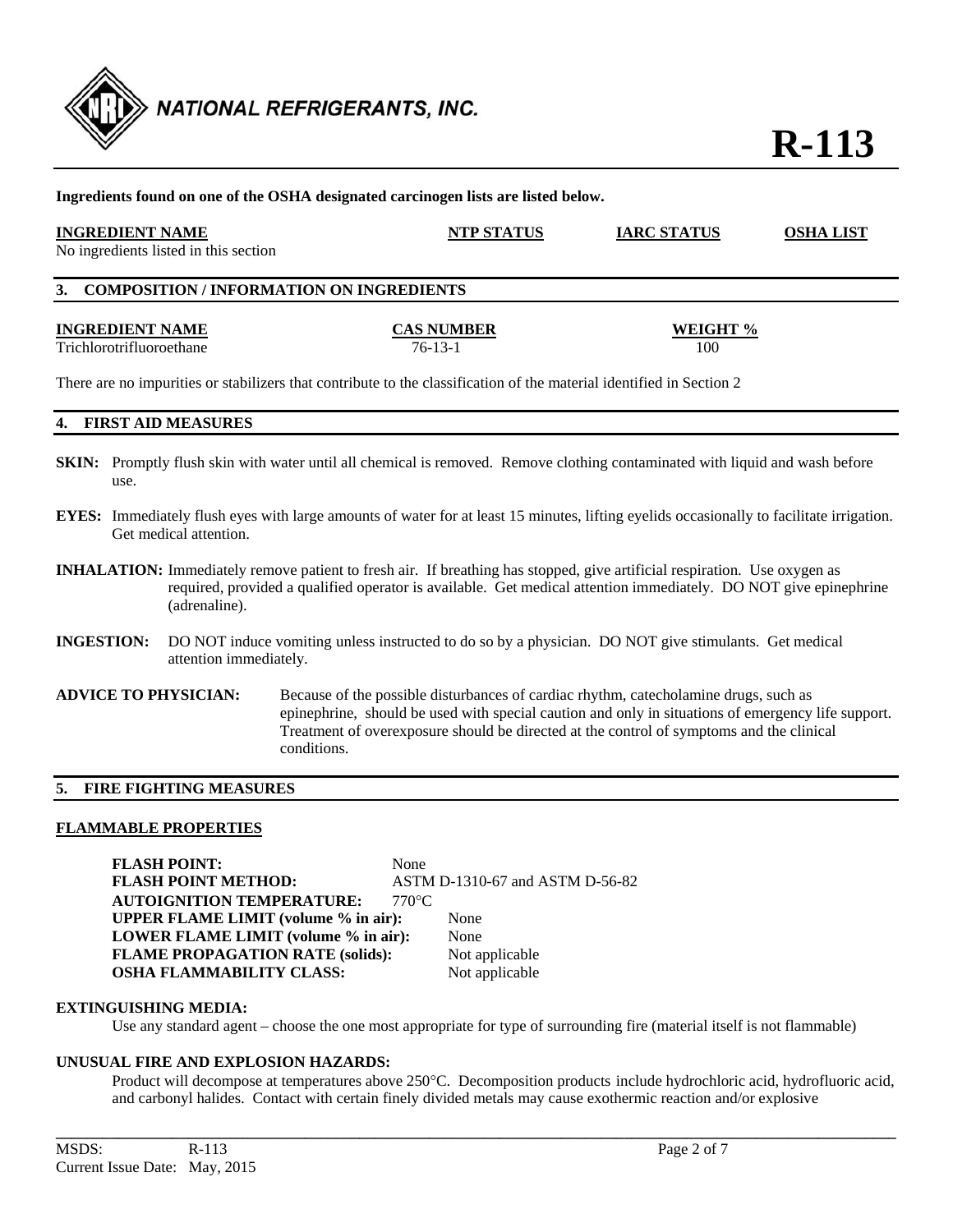

 combinations. Vapors, when present in the flammable range (listed above), especially in a confined or poorly ventilated space, can be ignited with a flame or high intensity source of heat.

#### **SPECIAL FIRE FIGHTING PRECAUTIONS/INSTRUCTIONS**:

 Firefighters should wear self-contained, NIOSH-approved breathing apparatus for protection against suffocation and possible toxic decomposition products. Proper eye and skin protection should be provided. Use water spray to keep fire-exposed containers cool and to knock down vapors which may result from product decomposition.

## **6. ACCIDENTAL RELEASE MEASURES**

**IN CASE OF SPILL OR OTHER RELEASE:** (Always wear recommended personal protective equipment.) Immediately evacuate the area and provide maximum ventilation. Try to eliminate all ignition sources. Unprotected personnel should move upwind from spill. Only personnel equipped with proper respiratory and eye/skin protection should be permitted in the area. Dike area to contain the spill. Take precautions as necessary to prevent contamination of ground and surface waters. For large spills, pump material into appropriate containers. For small spills, recover or absorb spilled material using an absorbent designed for chemical spills such as Hazsorb® pillows. Place used absorbents into closed DOT approved containers for disposal. After all visible traces have been removed, thoroughly wet vacuum the area. DO NOT flush into sewer. If the area of the spill is porous, removal of contaminated earth/surface may be required.

#### **Spills and releases may have to be reported to Federal and/or local authorities. See Section 15 regarding reporting requirements.**

#### **7. HANDLING AND STORAGE**

**NORMAL HANDLING:** (Always wear recommended personal protective equipment.) R-113 boils at 117.7F, hence contents may be under pressure. Exercise caution when opening container. If containers have been stored in direct sunlight or heated above the boiling point of the solvent, the container should be cooled to below the boiling point before opening.

#### **STORAGE RECOMMENDATIONS:**

 Keep container closed when not in use. DO NOT store in open, unlabeled or mislabeled containers. Store in a cool, well ventilated area of low fire risk. Protect container and its fittings from physical damage. Storage in subsurface locations should be avoided. Close valve tightly after use and when empty. If container temperature exceeds boiling point, cool the container before opening.

#### **8. EXPOSURE CONTROLS / PERSONAL PROTECTION**

#### **ENGINEERING CONTROLS:**

 Use local exhaust at filling zones and areas where leakage is probable. Use mechanical (general) ventilation for storage areas. All ventilation should be designed in accordance with OSHA standard (29 CFR 1910.94).

#### **PERSONAL PROTECTIVE EQUIPMENT**

#### **SKIN PROTECTION:**

 Use protective, impervious gloves such as PVA or neoprene. Also, use full protective clothing if there is prolonged or repeated contact of liquid with skin. Any non-impervious clothing should be promptly removed when contaminated and washed before reuse.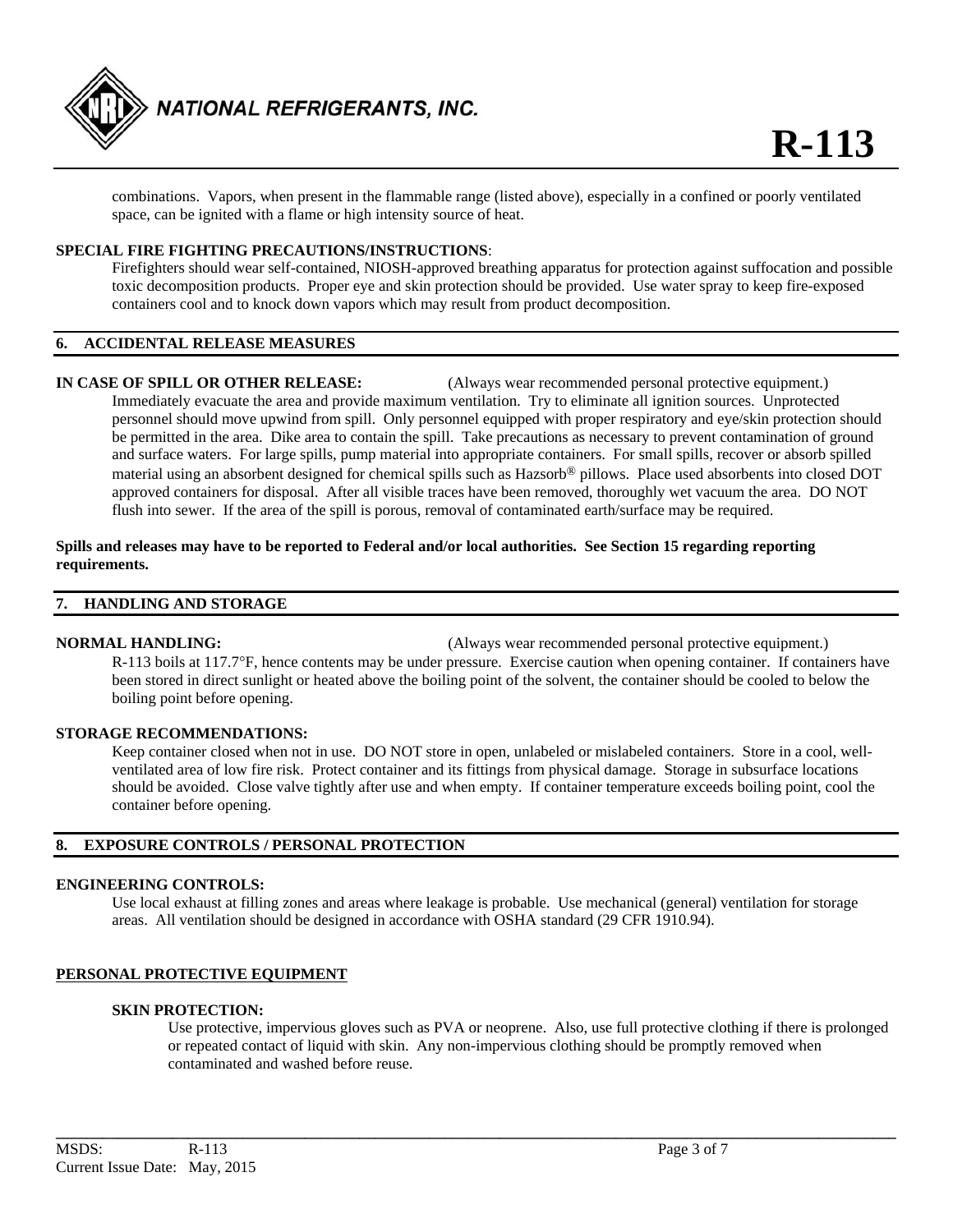

#### **EYE PROTECTION:**

For normal conditions, wear safety glasses. Where there is reasonable probability of liquid contact, wear splashproof goggles

#### **RESPIRATORY PROTECTION:**

 None generally required for adequately ventilated work situations. Use NIOSH approved self-contained, positive pressure respirators for emergencies and in situations where air may be displaced by vapors.

#### **ADDITIONAL RECOMMENDATIONS:**

High dose-level warning signs are recommended for areas of principle exposure. Provide eyewash stations and quick-drench shower facilities at convenient locations. For tank cleaning operations, see OSHA regulations, 29 CFR 1910.132 and 29 CFR 1910.133.

## **EXPOSURE GUIDELINES**

**INGREDIENT NAME ACGIH TLV OSHA PEL OTHER LIMIT** Trichlorotrifluoroethane 1000 ppm TWA-8 1000 ppm TWA-8 None 1250 ppm STEL 1250 ppm STEL

#### **OTHER EXPOSURE LIMITS FOR POTENTIAL DECOMPOSITION PRODUCTS:**

Hydrogen Fluoride: ACGIH: 2 ppm ceiling, 0.5ppm TLV-TWA

#### **9. PHYSICAL AND CHEMICAL PROPERTIES**

| <b>APPEARANCE:</b>                        | Colorless liquid                   |                                 |
|-------------------------------------------|------------------------------------|---------------------------------|
| <b>PHYSICAL STATE:</b>                    | Liquid                             |                                 |
| <b>MOLECULAR WEIGHT:</b>                  | 187.35                             |                                 |
| <b>CHEMICAL FORMULA:</b>                  | CC1, FCC1F                         |                                 |
| <b>ODOR:</b>                              | Faint ethereal and sweetish odor   |                                 |
| <b>SPECIFIC GRAVITY</b> (water $= 1.0$ ): | 1.47 @ 70°F $(21.1$ °C)            |                                 |
| <b>SOLUBILITY IN WATER (weight %):</b>    | 0.31% @ 70°F $(21.1$ °C)           |                                 |
| $pH$ :                                    | Neutral                            |                                 |
| <b>BOILING POINT:</b>                     | $117.7$ °F (47.6°C)                |                                 |
| <b>MELTING POINT:</b>                     | $-35^{\circ}$ C ( $-31^{\circ}$ F) |                                 |
| <b>VAPOR PRESSURE:</b>                    | 5.6 psia @ 70°F $(21.1$ °C)        |                                 |
| VAPOR DENSITY $(air = 1.0)$ :             | 6.5                                |                                 |
| <b>EVAPORATION RATE:</b>                  | >1                                 | <b>COMPARED TO:</b> Ether $= 1$ |
| % VOLATILES:                              | 100                                |                                 |
| <b>FLASH POINT:</b>                       | None                               |                                 |

(Flash point method and additional flammability data are found in Section 5.)

#### **10. STABILITY AND REACTIVITY**

#### **NORMALLY STABLE? (CONDITIONS TO AVOID):**

The product is normally stable.

 Avoid sources of ignition such as sparks, hot spots, welding flames and lighted cigarettes. At all concentration ranges, exposure of the product to high-energy sources may yield toxic and/or corrosive decomposition products. After R-113 has been exposed to lubricating oils, alcohols, polyols or other hydrocarbons at temperatures in excess of  $100^{\circ}$ F, the composition should be monitored for reaction products, particularly R-133a. Reaction products may be toxic.

**\_\_\_\_\_\_\_\_\_\_\_\_\_\_\_\_\_\_\_\_\_\_\_\_\_\_\_\_\_\_\_\_\_\_\_\_\_\_\_\_\_\_\_\_\_\_\_\_\_\_\_\_\_\_\_\_\_\_\_\_\_\_\_\_\_\_\_\_\_\_\_\_\_\_\_\_\_\_\_\_\_\_\_\_\_\_\_\_\_\_\_\_\_\_\_\_\_\_\_\_\_\_\_\_\_\_\_\_**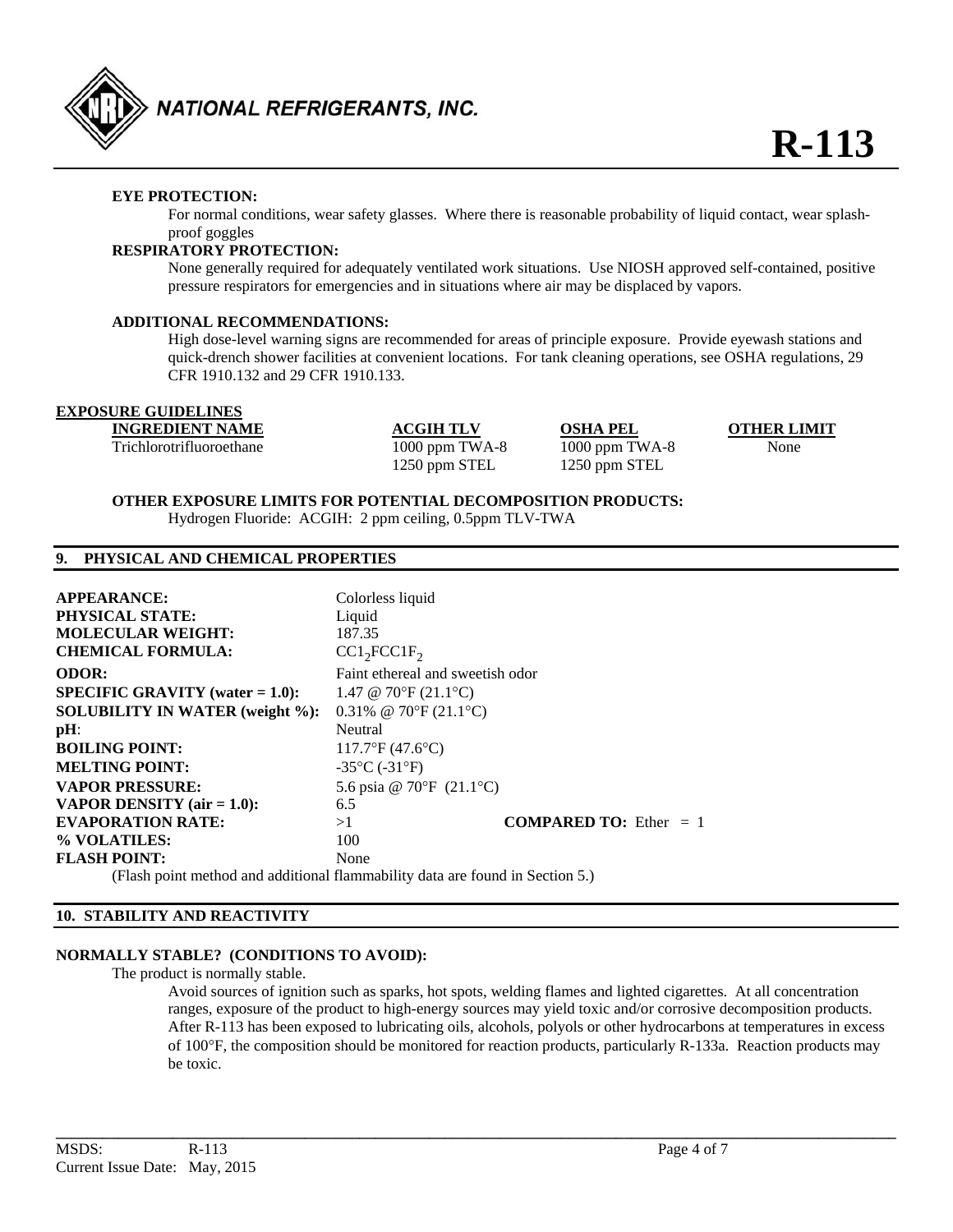

#### **INCOMPATIBILITIES:**

 Strong acids and alkalis, reactive metals e.g. powdered or freshly abraded aluminum (may cause strong exothermic reaction), sodium, potassium, calcium, magnesium, zinc, molten aluminum, barium and lithium shavings. Strong oxidizing agents.

#### **HAZARDOUS DECOMPOSITION PRODUCTS:**

Hydrochloric and hydrofluoric acids; and carbonyl halides, such as phosgene.

#### **HAZARDOUS POLYMERIZATION:**

Will not occur.

#### **11. TOXICOLOGICAL INFORMATION**

#### **IMMEDIATE (ACUTE) EFFECTS:**

Acute Inhalation:

2 hr  $LC_{50}$  (rat)  $\dots$  . 110,000 ppm Mice – 95,000 ppm

Exposure of dogs to levels of 5,000 ppm and greater resulted in increased sensitivity of the heart to adrenaline. Acute Dermal:

24 hours 500mg (Rabbit) Skin irritant

#### **DELAYED (SUBCHRONIC AND CHRONIC) EFFECTS:**

 Results of a 2-year chronic inhalation study on rats exposed to 2,000, 10,000 and 20,000 ppm confirmed the low order of toxicity of this material. This, and results of other studies available in literature, have shown no evidence of carcinogenicity, mutagenicity or teratogenicity in animal studies and in human experience. (Reference: Haskell Laboratory data)

#### **OTHER DATA:**

Not mutagenic in *in vivo* or *in vitro* tests Not a developmental toxin

#### **12. ECOLOGICAL INFORMATION**

**Daphnia and Fish** –  $LC_{50} = 1,250$  ppm/96 hrs. – Flat head minnow **Degradability (BOD):** Minimal **Octanol Water Partition Coefficient:** Log  $P_{ow}$  = Not available

#### **13. DISPOSAL CONSIDERATIONS**

#### **RCRA**

**Is the unused product a RCRA hazardous waste if discarded?** Virgin (unused) is not considered a RCRA Hazardous

#### **If yes, the RCRA ID number is:** Not applicable for virgin (unused) product. If used as

#### **OTHER DISPOSAL CONSIDERATIONS:**

Spent (used) R-113 used as a solvent is a hazardous waste: F002

Proper DOT Shipping Name for the waste solvent is:

Hazardous Waste Liquid, n.o.s. (Trichlorotrifluoroethane), 9, NA3082, III

All spent material must be disposed of in accordance with all applicable Federal and State RCRA Regulations.

Waste. However, all unused product should be

disposed of properly.

a solvent: F002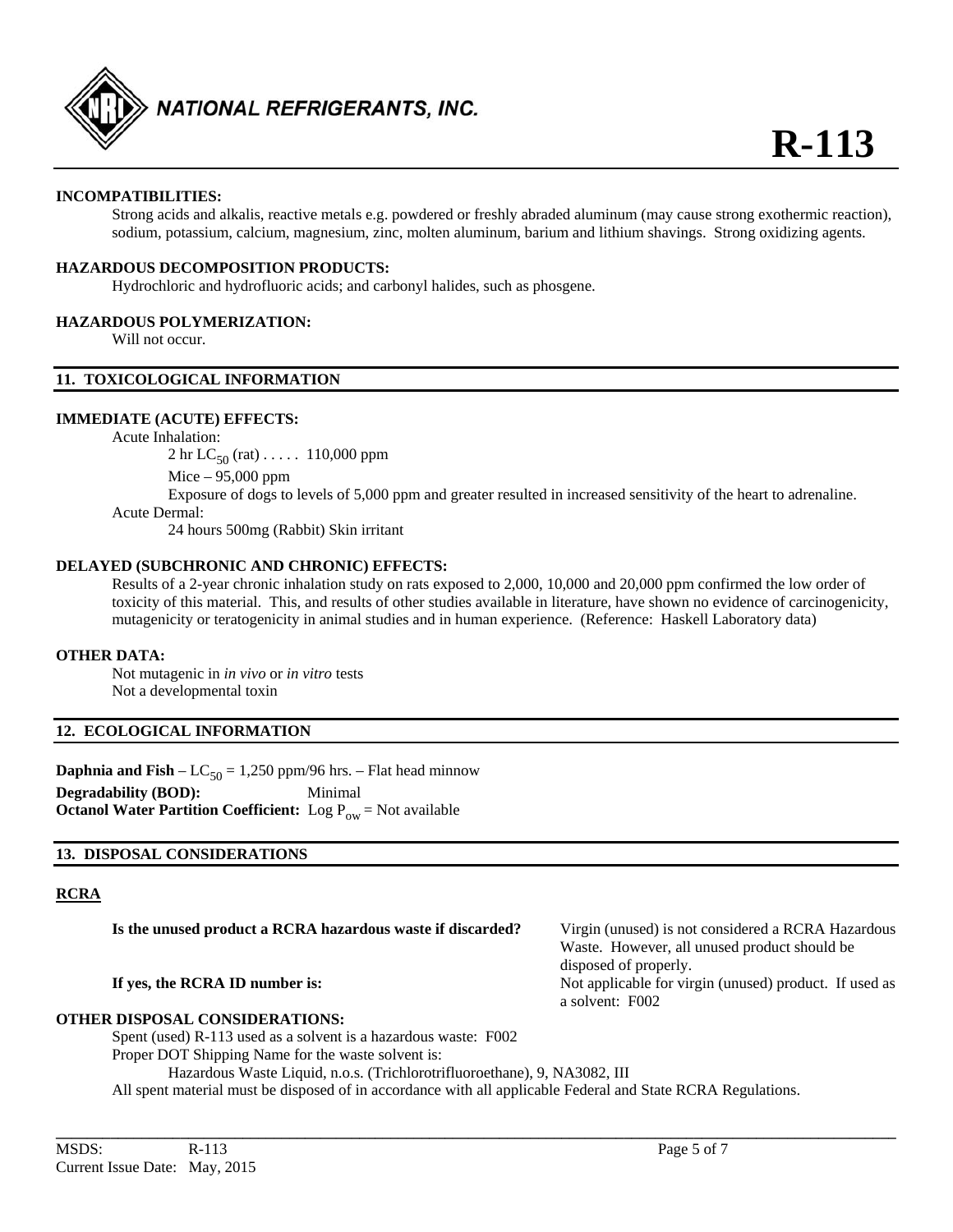

The information offered here is for the product as shipped. Use and/or alterations to the product such as mixing with other materials may significantly change the characteristics of the material and alter the RCRA classification and the proper disposal method.

#### **14. TRANSPORT INFORMATION**

| US DOT HAZARD CLASS: | Not Regulated.  |
|----------------------|-----------------|
| US DOT ID NUMBER:    | Not Applicable. |

For additional information on shipping regulations affecting this material, contact the information number found in Section 1.

#### **15. REGULATORY INFORMATION**

#### **TOXIC SUBSTANCES CONTROL ACT (TSCA)**

**TSCA INVENTORY STATUS:** Listed on the TSCA inventory **OTHER TSCA ISSUES:** None

#### **SARA TITLE III / CERCLA**

"Reportable Quantities" (RQs) and/or "Threshold Planning Quantities" (TPQs) exist for the following ingredients.

\*No ingredients listed in this section

**Spills or releases resulting in the loss of any ingredient at or above its RQ requires immediate notification to the National Response Center [(800) 424-8802] and to your Local Emergency Planning Committee.** 

**SECTION 311 HAZARD CLASS:** IMMEDIATE

DELAYED

#### **SARA 313 TOXIC CHEMICALS:**

The following ingredients are SARA 313 "Toxic Chemicals". CAS numbers and weight percents are found in Section 2.

#### **INGREDIENT NAME COMMENT**

Trichlorotrifluoroethane None

**STATE RIGHT-TO-KNOW** 

In addition to the ingredients found in Section 2, the following are listed for state right-to-know purposes.

#### **INGREDIENT NAME WEIGHT % COMMENT**

No ingredients listed in this section

#### **ADDITIONAL REGULATORY INFORMATION:**

 R-113 is subject to U.S. Environmental Protection Agency Clean Air Act Regulations at 40 CFR Part 82. Section 611 requires the following label text on all shipments of this product.

**WARNING: DO NOT VENT** TO THE ATMOSPHERE. TO COMPLY WITH PROVISIONS OF THE U.S. CLEAN AIR ACT, ANY RESIDUAL MUST BE RECOVERED. **CONTAINS TRICHLOROTRIFLUOROETHANE (CFC-113)**, A SUBSTANCE WHICH HARMS PUBLIC HEALTH AND ENVIRONMENT BY DESTROYING OZONE IN THE UPPER ATMOSPHERE.

**INGREDIENT NAME SARA / CERCLA RQ (lb.) SARA EHS TPQ (lb.)**